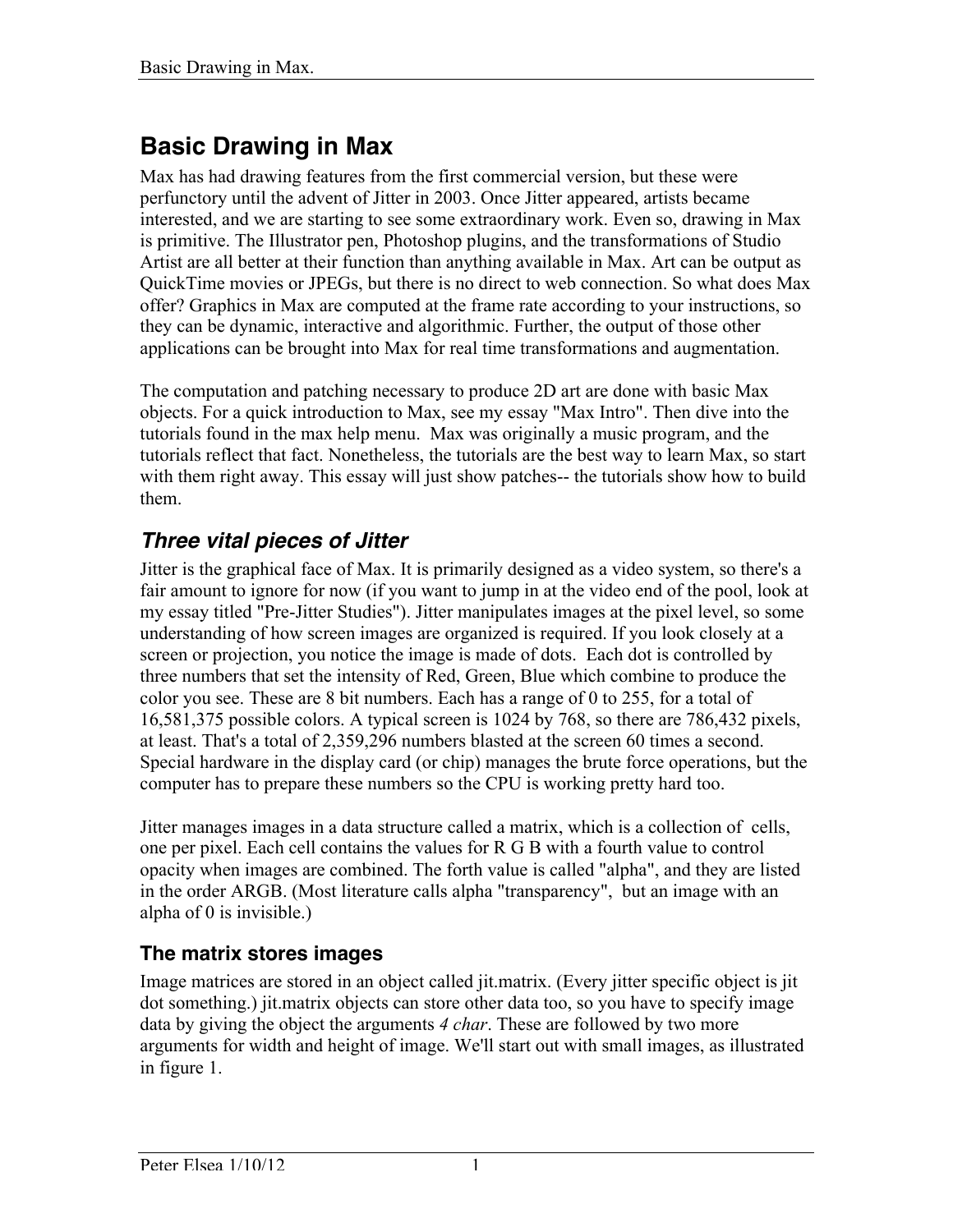

pwindow displays images

Figure 1.

### **Qmetro moves images**

The qmetro<sup>1</sup> object produces bangs at regular intervals. These bangs prompt the jit.matrix to produce the image it is holding. The qmetro isn't strictly necessary here (one bang would do) but I always use it to make updates automatic. The importmovie command instructs jit.matrix to load an image file. You can load practically any type of image, not just movies (you only see one frame of a movie.) If the image size does not match the matrix size, jit.matrix will decimate or interpolate to fit the whole image in.



Figure 2. Chilis in a 32 by 24 matrix.

<sup>&</sup>lt;sup>1</sup> Qmetro does exactly the same thing metro does. Qmetro is more polite about it. Max will freeze up if you ask for too many operations between metro bangs, but qmetro will slow down if too much is going on.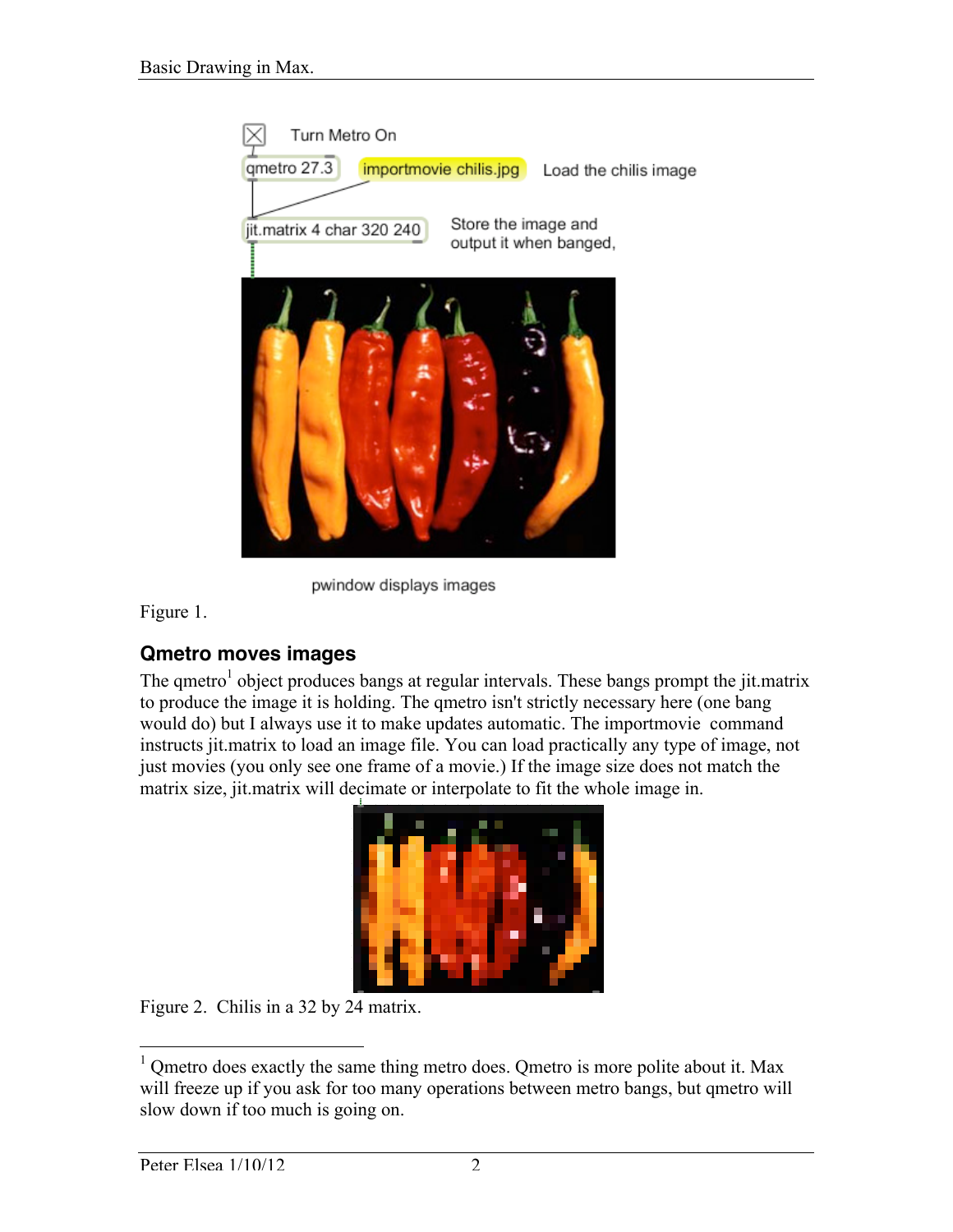#### **The pwindow Displays Images**



The Kitten icon in the object browser will expand to a jit.pwindow. This will show the contents of a 2 dimensional matrix in a patcher. (To show an image in an independent window, use jit.window.) You can resize a pwindow with the mouse, but it is best to open the inspector and set the size exactly. The pwindow will interpolate any matrix to fill the display space, so it should match the image size if possible. The pwindow can do much more than show flat images. For instance, mouse actions can be detected when the cursor is over the pwindow.

## *Basic Drawing*

The drawing canvas is an object called jit.lcd. This is a descendent of a more primitive drawing object called lcd. Lcd is still available<sup>2</sup>, but all it can do is show drawings in a patcher. It does not produce matrices. The drawing routines in jit.lcd are based on the original Macintosh graphic routines called QuickDraw.

The drawing space is made up of numbered pixels. Each pixel has two numbers, the first is horizontal location, the second is vertical. The upper left corner is 0 0, and the pixels across the top are  $0 \, 0, 1 \, 0, 2 \, 0, 3 \, 0, 4 \, 0$ , etc. The right edge is  $0 \, 0, 0 \, 1, 0 \, 2$ , and so forth. This is similar to the familiar Cartesian coordinates except that y increases going down the screen. Instead of X and Y, I'm going to call the points H V.

Technically speaking the point H V refers to the upper left corner of the pixel. Thus, when you draw a line from 0 5 to 10 5, and another from 10 5 to 20 5, they will butt against each other instead of overlapping. Some commands draw inside of lines, so you occasionally find a 1 pixel difference on the right and bottom edges.

Drawing is done by commands with arguments that specify H and V. These commands set the color of appropriate pixels. Drawing takes place within the jit.lcd, and is not visible until a bang sends the image out for display or further processing. The commands are cumulative until a clear command is received. If commands overlap, the most recent is "on top". Commands exist to draw lines, arcs, rectangles, ovals (rectangles and ovals may be either framed or filled), polygons, and clips from files.

#### **Colors**

Some of the commands can take colors as arguments. There are two ways to specify color: indexed and rgb.

An rgb color is specified by three numbers, which set the intensity of the red, blue or green component. Possible values for each color range from 0 to 255. 0 0 0 is black, 255

<sup>&</sup>lt;sup>2</sup> Available, but not supported.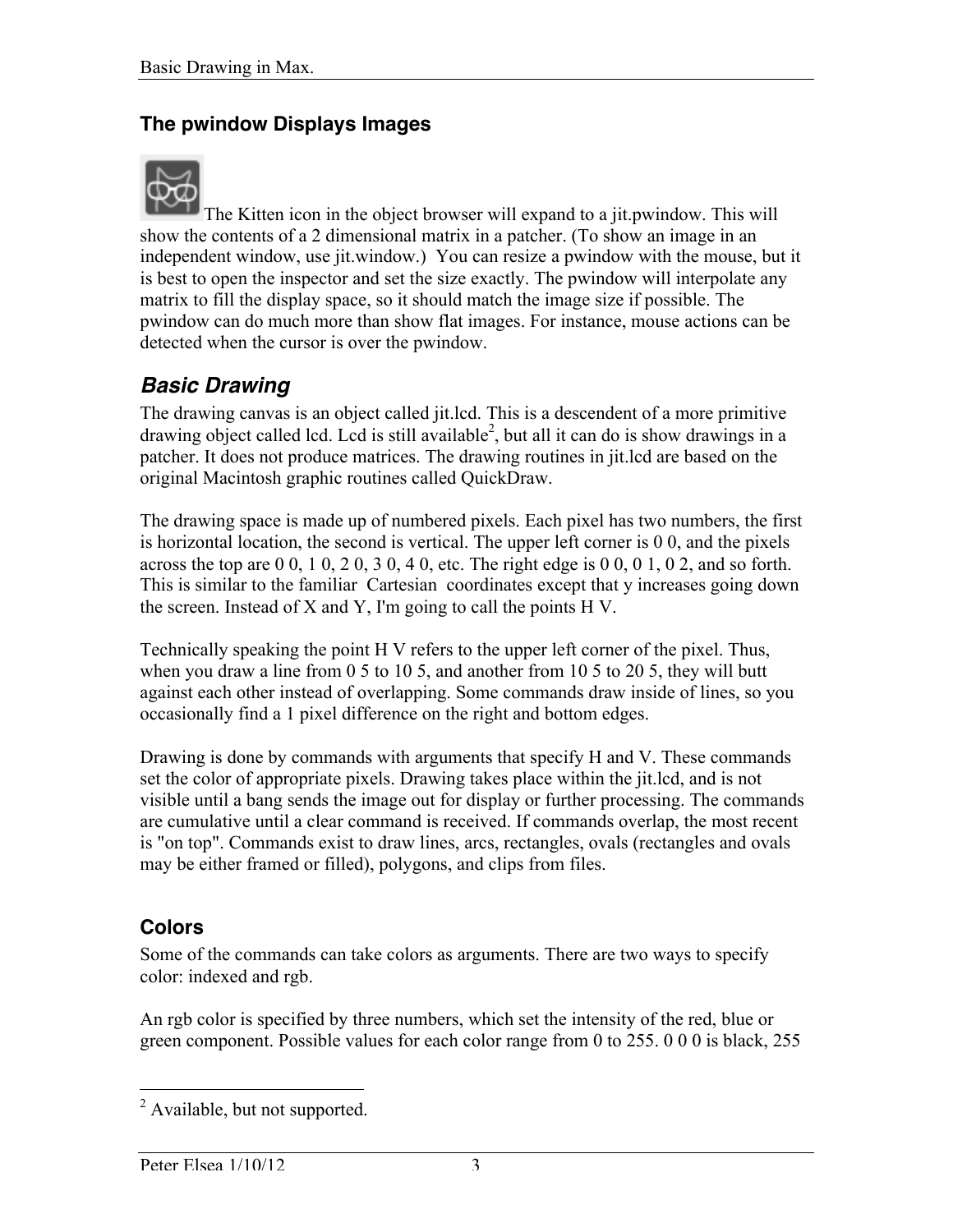255 255 is white. 255 0 0 is a very intense red, and so on. Yellow is 255 255 0, magenta is 255 0 255, and Cyan is 0 255 255. That's 16 million colors.

Indexed colors use a single number that refers to a set of predefined colors. The set defined is rather strange, being permutations of the values 255, 204, 153, 102, 51, and 0. The system creates groups of six that work progressively from pale green to red in sets of 36 that move toward blue. That gets us up to 214. 215 to 224 are darkening shades of red, 225 to 234 are shades of green, and 235 to 244 are blues. 245 to 255 are darkening shades of gray.



Figure 3.

There is a color designated as the foreground color. This is used by any drawing command that does not specify a color. It defaults to black, and will be changed by any color drawing. Or, it can be explicitly set by the command frgb r g b. There is a color designated as the background color with the command brgb r g b. You won't see it until you issue a clear command. The default is white, but the initial contents of a fresh jit.lcd are 0s, so the image will have a black background until a clear command is received.

# **The pen**

Drawing is done at the location of an invisible pen. To put the pen somewhere, use the command *moveto H V*. The similar command *move H V* is relative to the last location. Thus if the pen is at 15 44, move 5 5 will place it at 20 49. *Getpenloc* will tell the position of the pen.

The pen starts out one pixel across. The command pensize H V changes it to a rectangle. This affects line drawing and the various frame commands. If the shape is not square, vertical and horizontal lines will be different widths.

*Penmode* sets the behavior of the pen in relation to what is already drawn. It determines whether you get the foreground or background color, or something else. Some of these functions use a third color called *opcolor*, which is set by the command *oprgb*.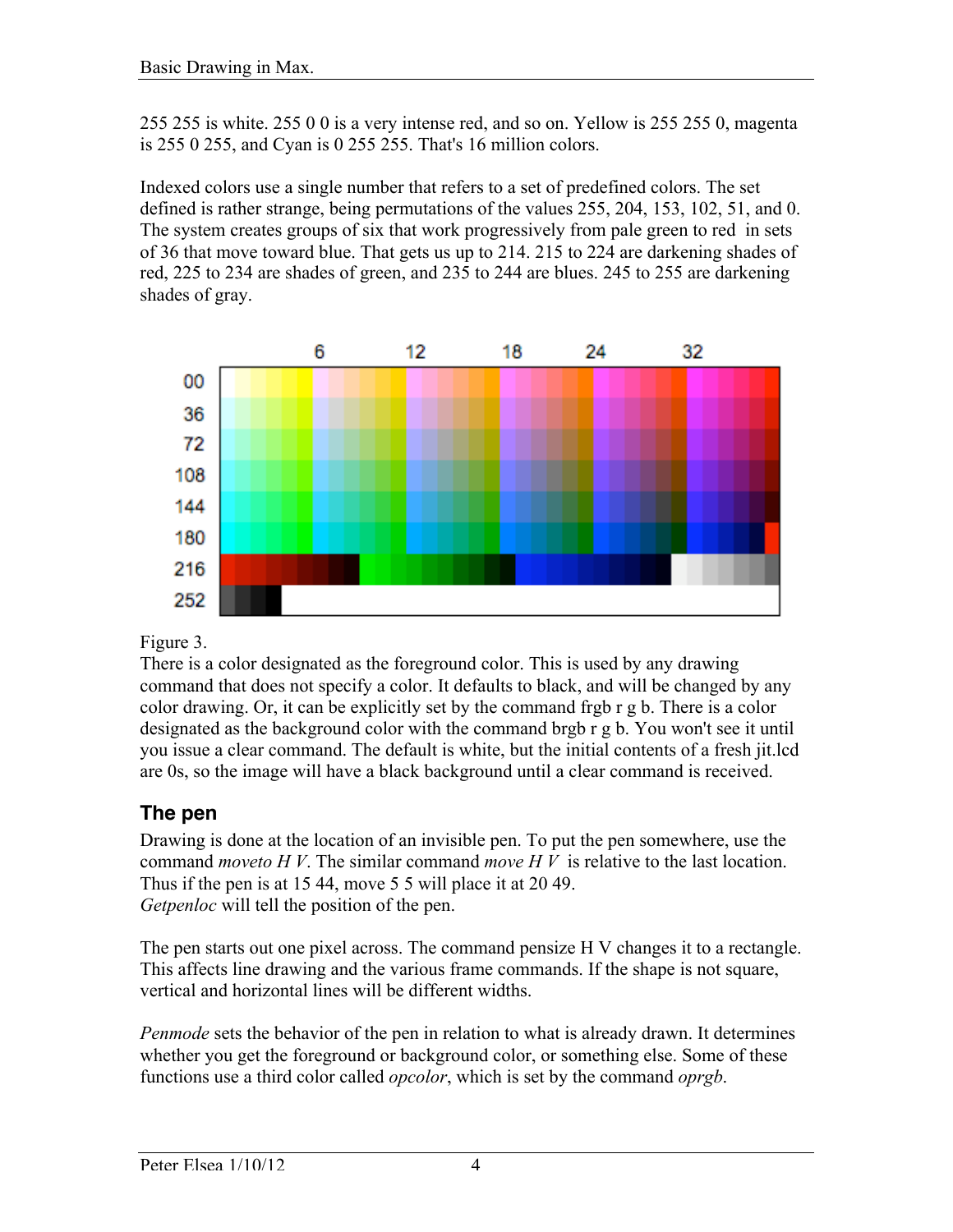The modes are called by number, but have names as shown in the help file. The following table describes what happens with simple shapes, with the results of drawing a pict shown in parentheses. The most common pen mode will be 0 or 4.

| <b>Penmodes</b> |                                                                                        |
|-----------------|----------------------------------------------------------------------------------------|
| $0$ Copy        | You get the foreground                                                                 |
| $1$ Or          | You get the foreground of the source and destination                                   |
| 2 Xor           | Black if over white space, white if over black (in colors, you get                     |
| 4 Bic           | compliments.)                                                                          |
|                 | Background color (erases things)                                                       |
| 5 NotCopy       | Background color (negative of colors of source)                                        |
| 6 NotOr         | Doesn't draw at all (negative of pict, destination shows through)                      |
| 7 NotXor        | Doesn't draw (negative of pict, negative of destination)                               |
| 8 NotBic        | Doesn't draw (source $\&$ destination where they overlap)                              |
| 32 Blend        | Gives a translucent effect, based on opcolor.                                          |
| 33 AddPin       | Adds the source and destination -generally gives stronger colors. Uses                 |
|                 | OpColor as maximum                                                                     |
| 34 AddOver      | Adds, but with "wraparound" which can be really bizarre.                               |
| 35 SubPin       | Gives the difference, but opcolor is the minimum. Also strange                         |
|                 | 36 transparent Will ignore pixels in the source that match the current background. Use |
|                 | this when drawing PICTs if you want the original to show through.                      |
| 37 Addmax       | Will pass the maximum of the source and destination color, which                       |
|                 | tends toward white.                                                                    |
| 38 SubOver      | Uses the difference between the colors, but if negative wraps around.                  |
| 39 AdMin        | Uses the lesser of the colors.                                                         |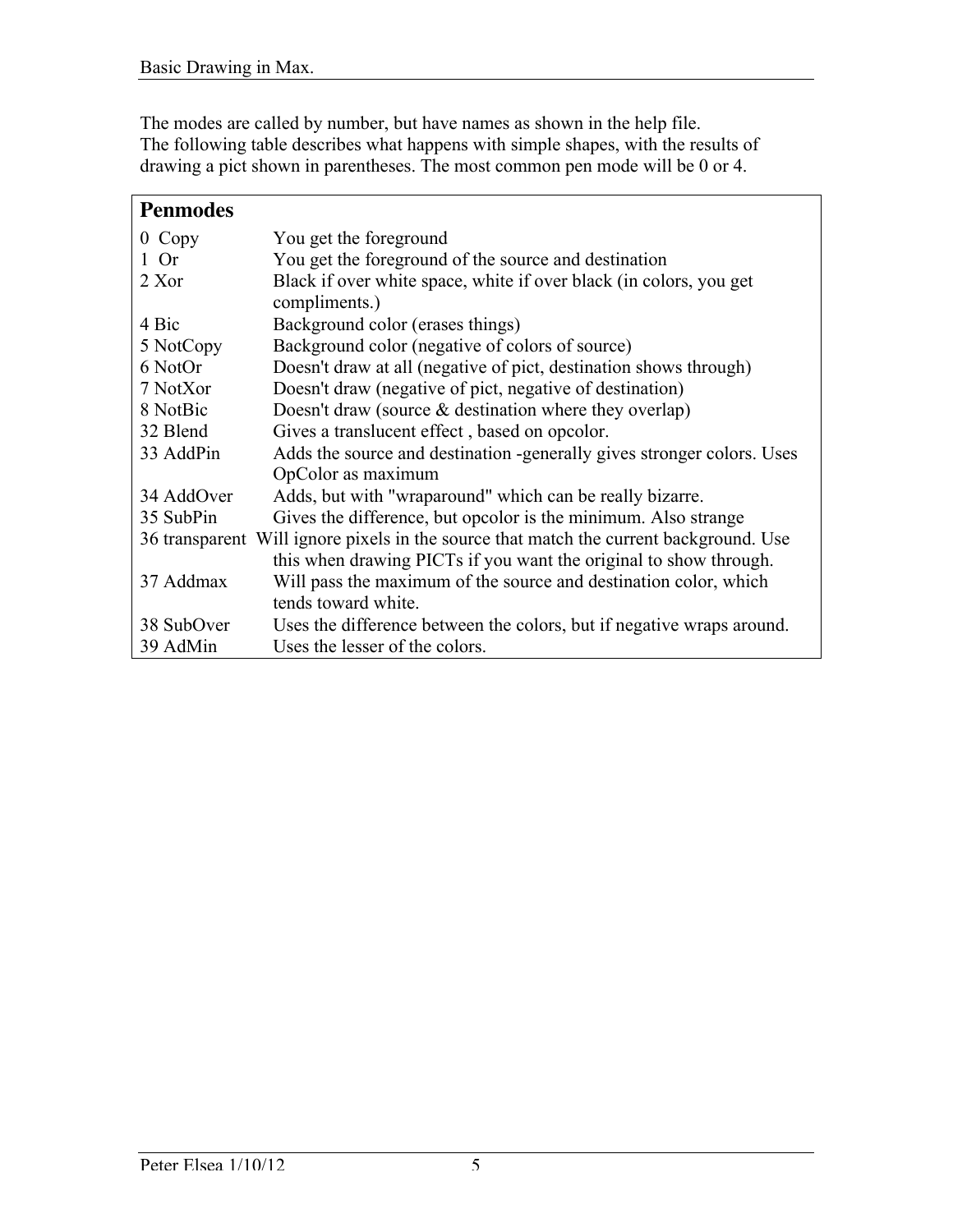#### **Lines**

The command *lineto H V* draws a line from the pen location to H V.

The command *line H V* draws to a point H pixels right and V pixels down. H and V can be negative numbers to go the other way.

*linesegment h1 v1 h2 v2 c* draws a line from h1 v1 to h2 v2 with indexed color c. linesegment is really a moveto and a lineto.



Figure 4.

#### **Shapes**

Rectangular and oval shapes can be drawn with a single command. The shapes are fitted into a rectangle you define as H V upper left and H V lower right. The shapes can be painted or framed. Paint gives a solid shape, frame gives the outline. paintrect framerect paintoval frameoval paintroundrect (needs 2 more values to specify radius of corners) frameroundrect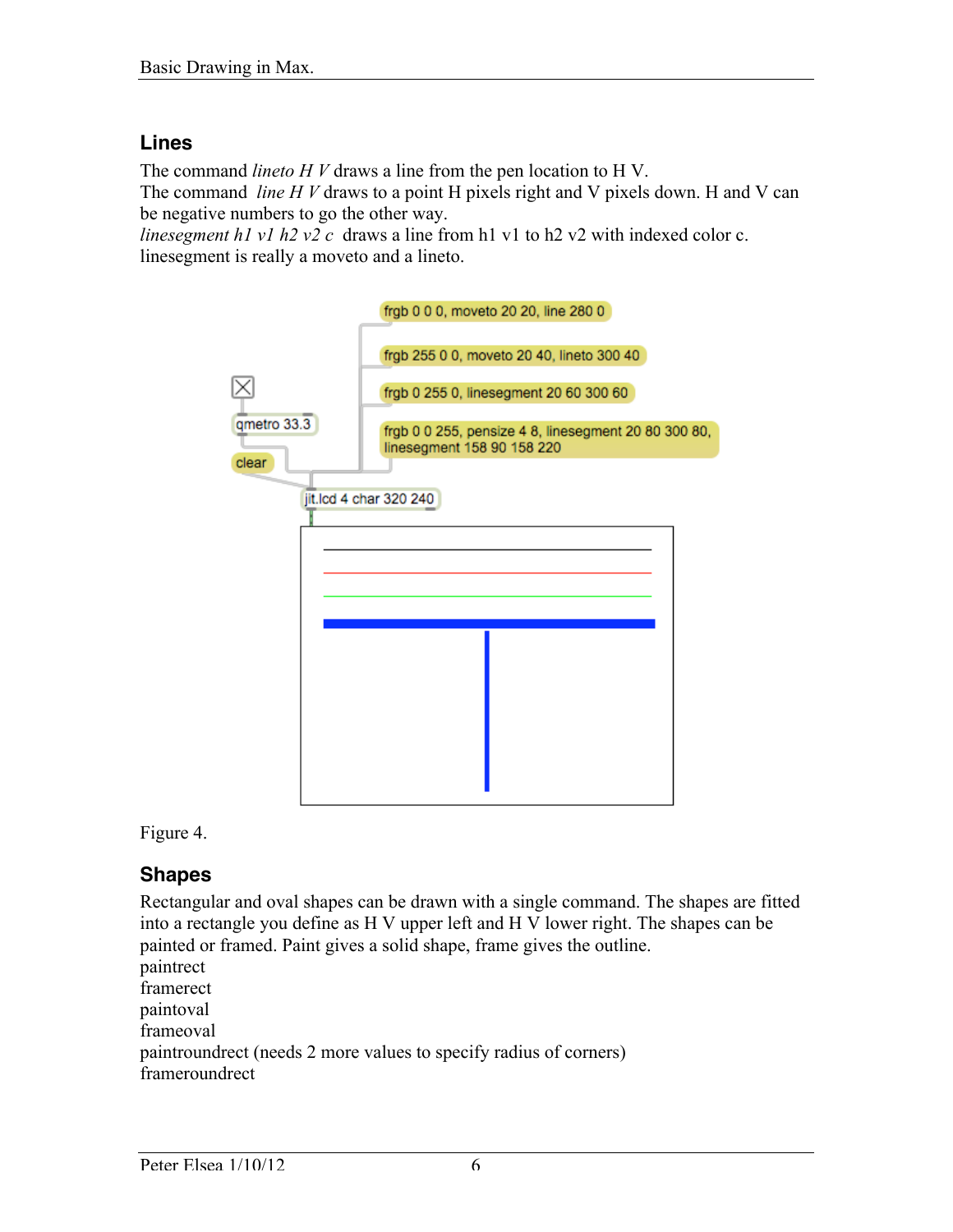framearc needs two more numbers, which are starting angle and ending angle. These are given in degrees, where 0 is straight up.

setpixel H V R G B sets a single pixel to the specified color

The paint commands paint the area inside the bounding lines, and the frame commands draw the bounding lines, so if you paint on top of a frame with the same numbers, the right and bottom of the frame will still show. Paint commands do not move the drawing pen.





### **Poly**

Polygons are painted with the paintpoly and framepoly commands. The arguments to the poly are a list of points (H,V) the poly will be drawn to. It's analogous to a moveto followed by series of linetos. If the lines cross, the paintpoly command will only fill areas on one side of any of its lines. It looks for the best enclosure. Note that the poly will only be closed if the last pair of numbers is the same as the first pair.

### **Regions**

You can group a more complicated set of commands than the lines of poly. This is done by the region procedure. To do this, you issue these commands:

- Recordregion
- Any number of drawing operations
- Closeregion somename
- Paintregion somename H V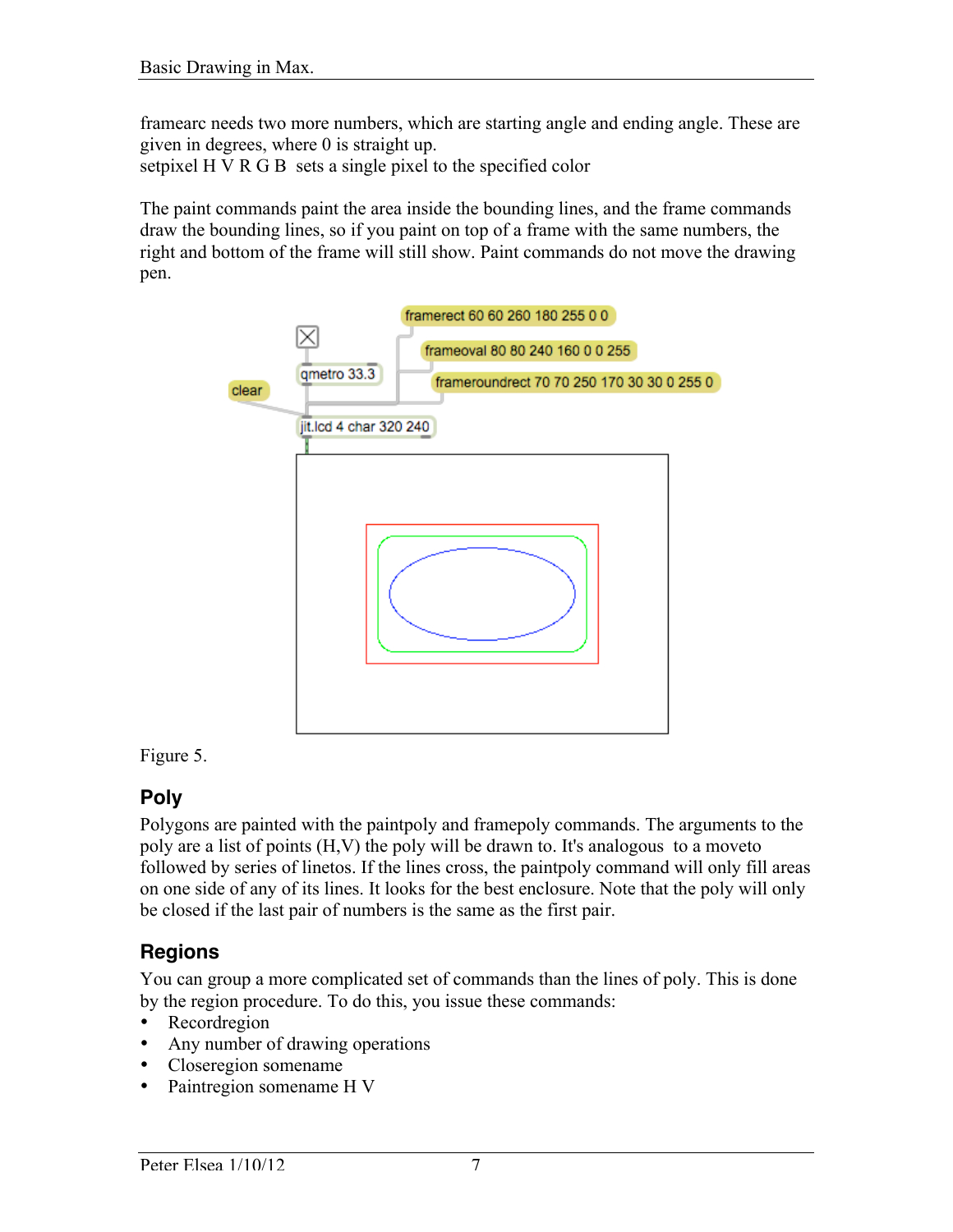You won't see any drawing until the paintregion command. The H and V of the paint region will be added to whatever Hs and Vs were in the recorded drawing commands. You may be surprised at what you see when you include linetos in the region recording.

You can have as many named regions as you want to, but when you are done with one, you should call deleteregion to free up the memory. Clearregions deletes all regions, as does reset.



Figure 6.

### **Clipping Regions**

A clipping region is a area that limits drawing, sort of a cookie cutter effect. Once a clipping region is defined, drawing is restricted to that region. The following define clipping regions.

Cliprect Clipoval

Cliproundrect

Clippoly

Only one clipping region is in effect at a time. You can have a complex clipping region by making a region, and using the command: Cliprgn somename H V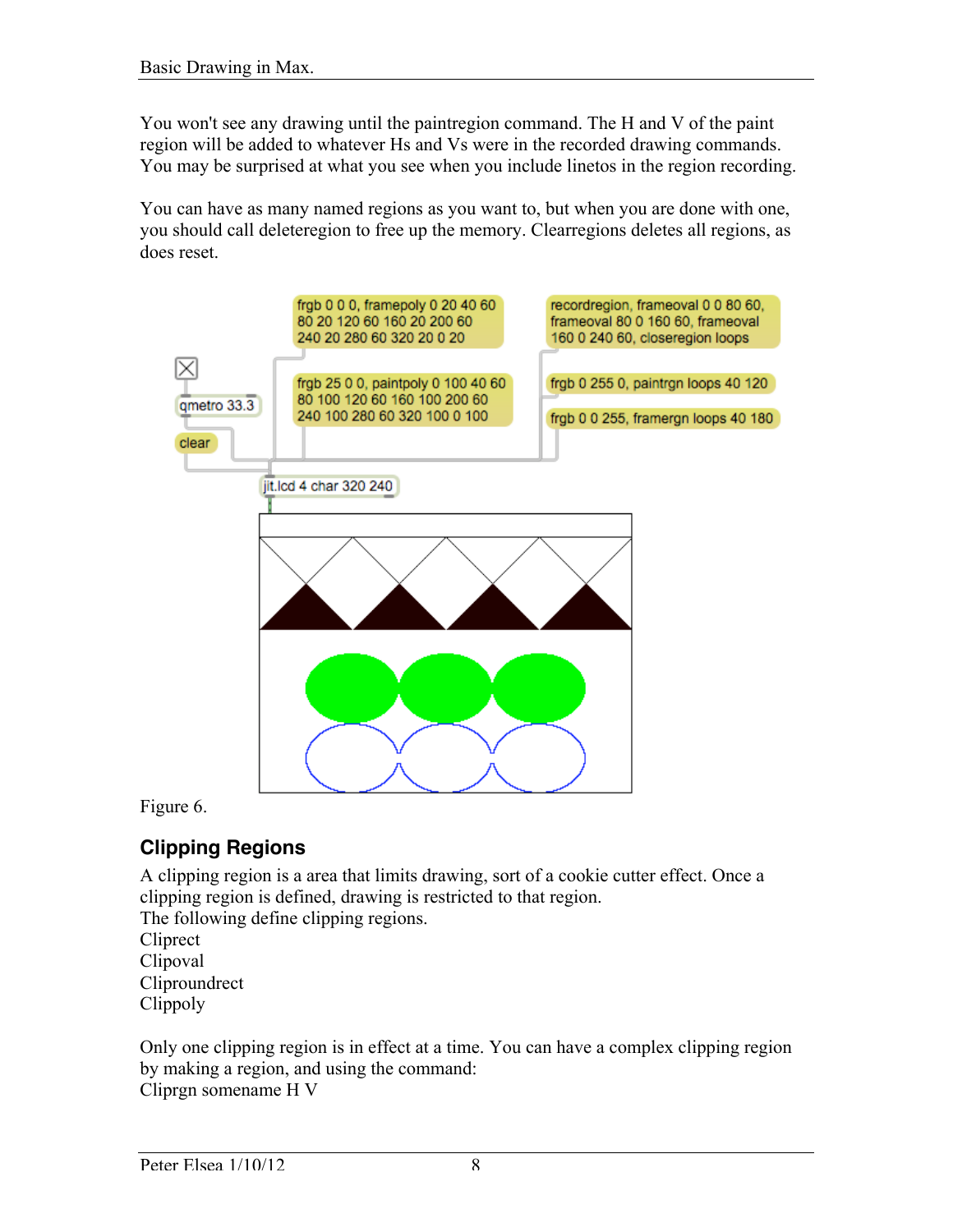If a clipping region is in effect, the clear command only clears the clipping region. The command noclip gets rid of the clipping region.



Figure 7.

# **Scrollrect**

Scrollrect is similar to a region command. It copies whatever is in the specified rectangle, erases the rectangle, then draws the copy into a rectangle that is moved by the specified distance. That's all done by Scrollrect H V H1 V1 mH mV

It's most useful for moving the entire jit.lcd contents. Note that once part of the drawing has been scrolled off the screen, you can't get it back.

### **Text**

Text is drawn starting at the pen location, and moves to the right with each letter. If you want text to restart at the left and next line down when the right is reached, you have to do that yourself.

Font *name* s changes the font to *name* and size s. You can get a list of available fonts from the fontlist object.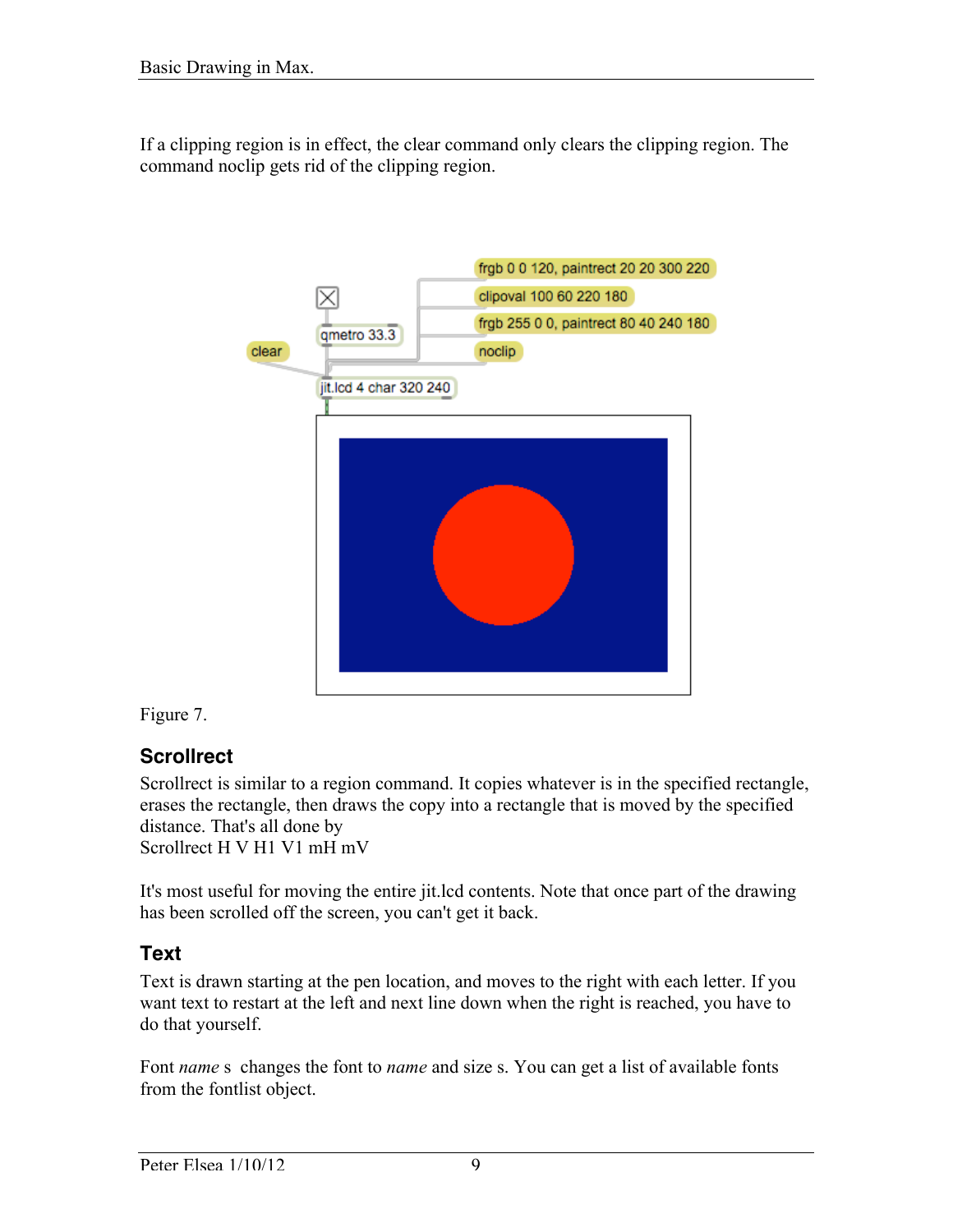The command [write something  $\lambda$ , something] will write text. Note that some punctuation, like comma, must be preceded by a backslash to be written properly. The command ascii n n n n will translate the numbers to ascii equivalent letters and write those. There's a chart of ascii at the end of this tutorial.

|                        | font Arial 14                                                           |  |  |  |  |
|------------------------|-------------------------------------------------------------------------|--|--|--|--|
|                        | moveto 40 40, write "Hello Venus"                                       |  |  |  |  |
|                        |                                                                         |  |  |  |  |
|                        | moveto 40 80, font "Brush Script MT Italic" 24,<br>write "Hello Saturn" |  |  |  |  |
|                        | moveto 40 140, font "Futura Medium" 48                                  |  |  |  |  |
| clear qmetro 33.3      | ascii 104 101 108 108 111 32 109 97 114 115                             |  |  |  |  |
| jit.lcd 4 char 320 240 |                                                                         |  |  |  |  |
| Hello Venus            |                                                                         |  |  |  |  |
|                        | Hello Saturn                                                            |  |  |  |  |
| hello mars             |                                                                         |  |  |  |  |
|                        |                                                                         |  |  |  |  |
|                        |                                                                         |  |  |  |  |
|                        |                                                                         |  |  |  |  |
|                        |                                                                         |  |  |  |  |

Figure 8.

#### *picts*

Pict files are an ancient Macintosh graphics files format. Very few graphics programs can create them. PICTs live on in jit.lcd however. The command

*Readpict aname filename* will load a pict or jpeg file into memory. The name you give it is just an identifier for it.lcd, it has nothing to do with what's on the drive. The name can also refer to a named matrix. (Currently broken in Max 6)

The *command drawpict aname* will copy it into the drawing. Once this is done, there is no connection between the image and the pict in memory. The arguments to drawpict can make some interesting changes: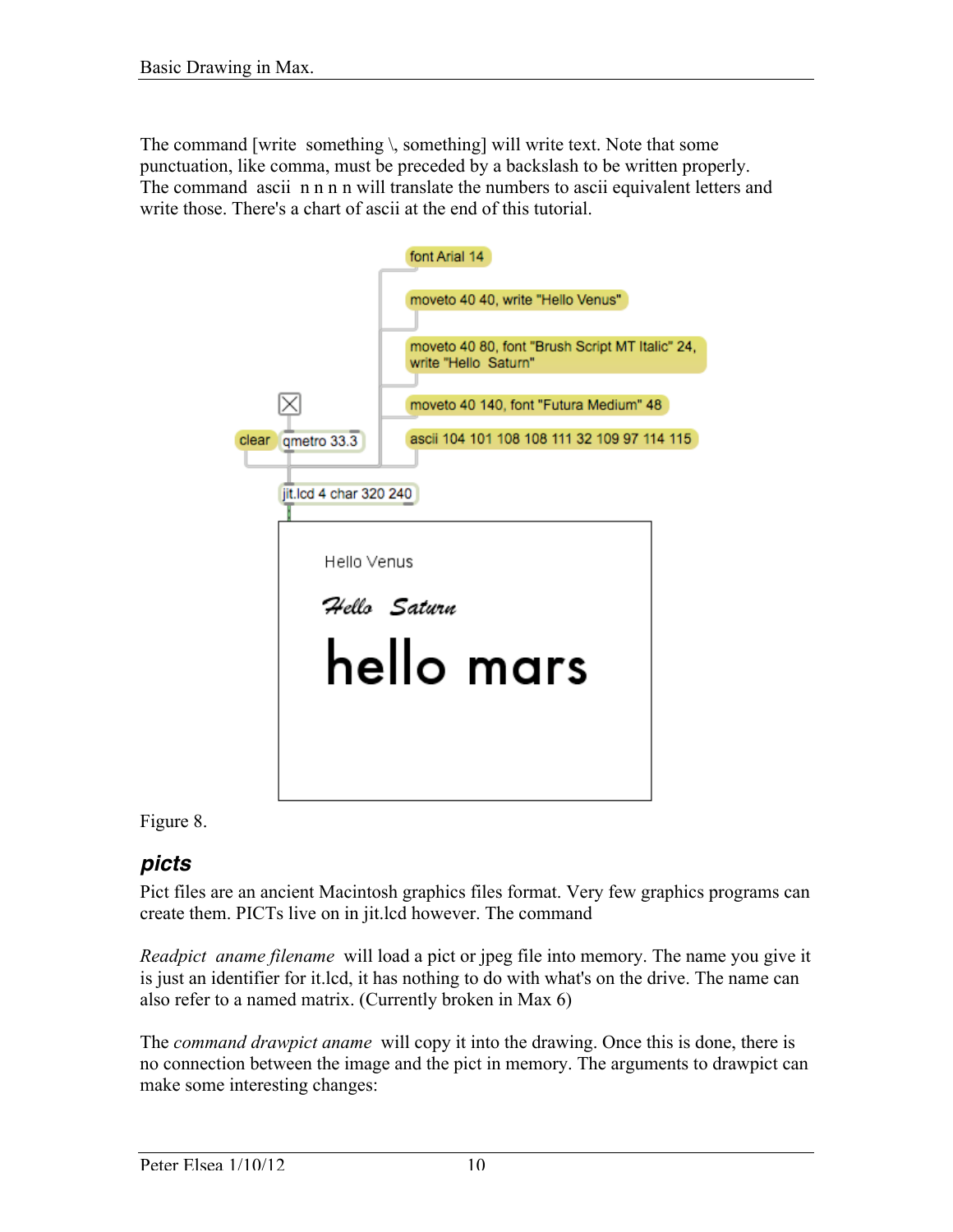| drawpict aname HV                  | will place the upper left corner of the pict at<br>H and V. Many picts include white space<br>around the edges, so you may have to allow<br>for that. (Try transparent mode) |
|------------------------------------|------------------------------------------------------------------------------------------------------------------------------------------------------------------------------|
| drawpict aname H V w h             | will draw the pict at location H V with width<br>w and height h                                                                                                              |
| drawpict aname 0 0 0 0 sH sV sw sh | will draw only part of the picture. SH sV<br>and sw sh determine which part of the<br>picture.                                                                               |
| drawpict aname H V w h sH sV sw sh | will draw part of the picture in the rectangle<br>scaled to fit into w h.                                                                                                    |
| deletepict aname                   | removes the pict file from memory but<br>doesn't erase it from the LCD.                                                                                                      |
| clearpicts                         | removes all picts from memory.                                                                                                                                               |
| tilepict H V w h sH sV sw sh       | tiles as many picts as will fit in the space<br>defined by $H V w h$ . $sH sV sw sh$ define the<br>part of the pict that is used.                                            |

Once you have built up an interesting image in your LCD, you can immortalize it with the *writepict* command.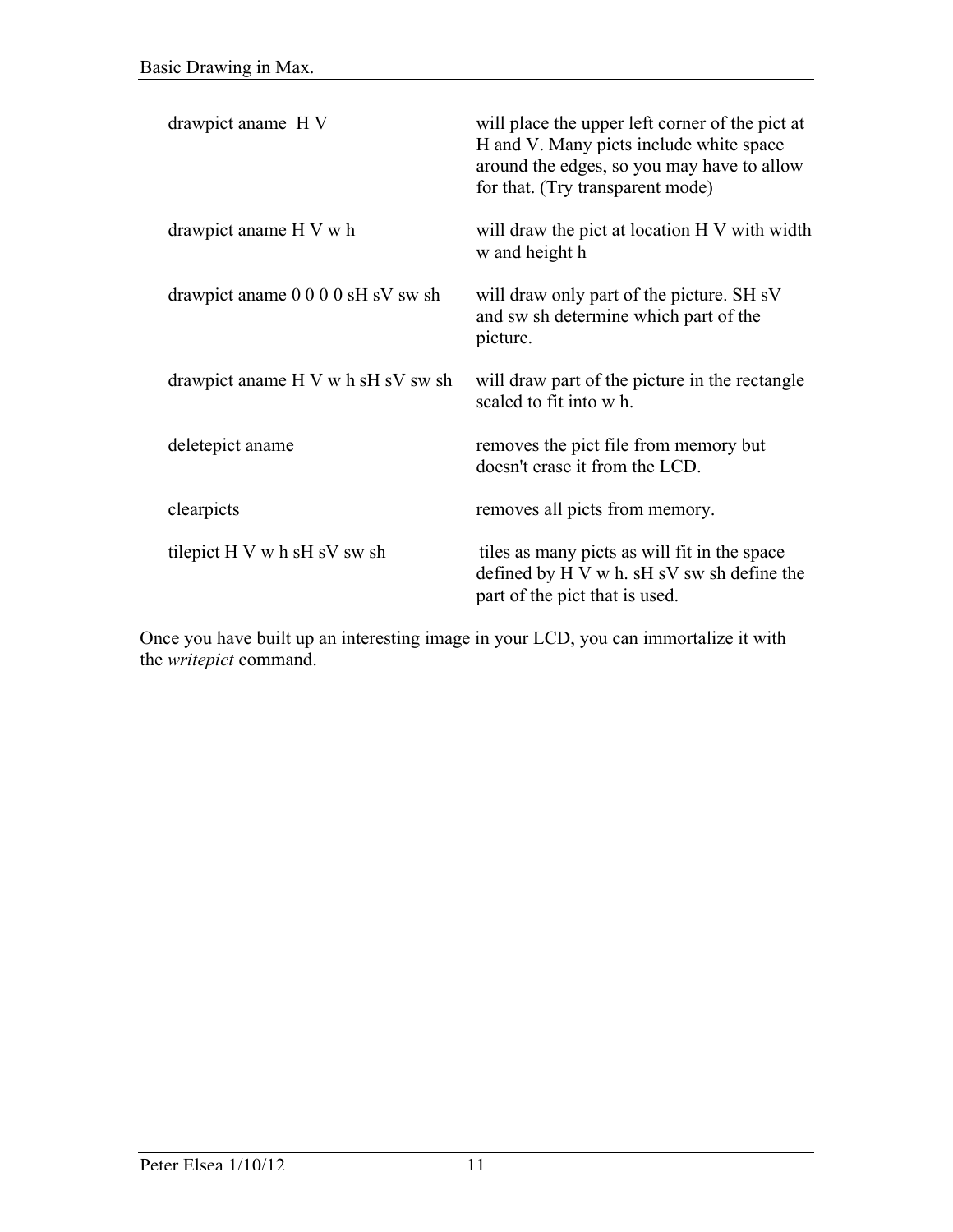

Figure 9.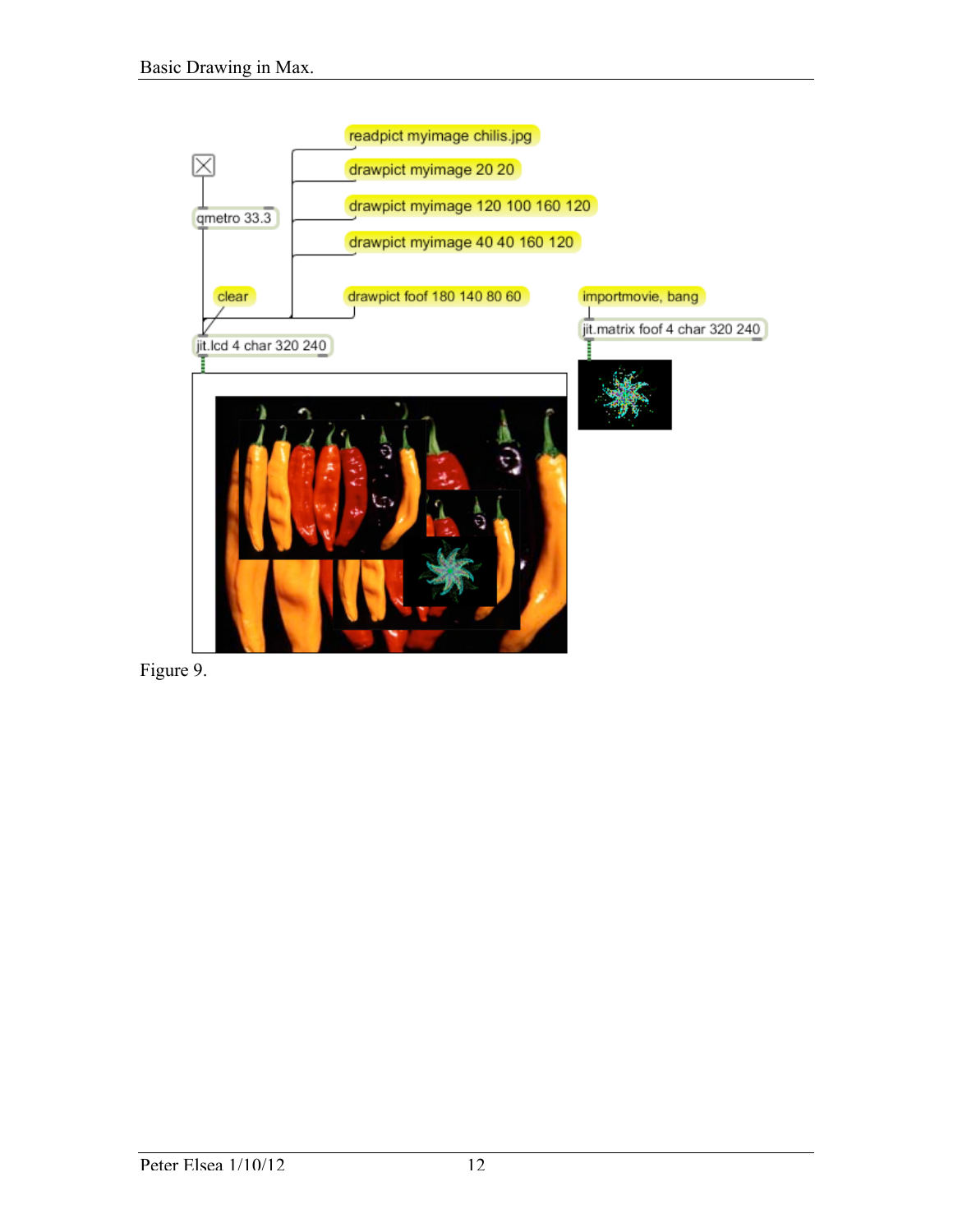# **Co-ordinate Systems**

## *Standard*

I have described the image as an array of pixels, numbered with a pair of numbers from left to right and top to bottom. This is the way jitter addresses the screen and is usually convenient to use. There are some drawbacks however. We usually invent patches in a low resolution like 320 x 240 so we don't have to worry much about performance. Eventually, keepers are expanded to higher resolution. This requires the recalculation of every point in the drawing, a tedious and error-prone process.



Figure 10. Native co-ordinates

# *Center Origin*

I have found that recalculations are simpler if the origin (point 0 0) is in the center of the image. This scheme is known as Cartesian coordinates<sup>3</sup>. A Cartesian co-ordinate system looks like figure 11.



Figure 11. Center Origin or Cartesian coordinates

<sup>&</sup>lt;sup>3</sup> After mathematician René Descartes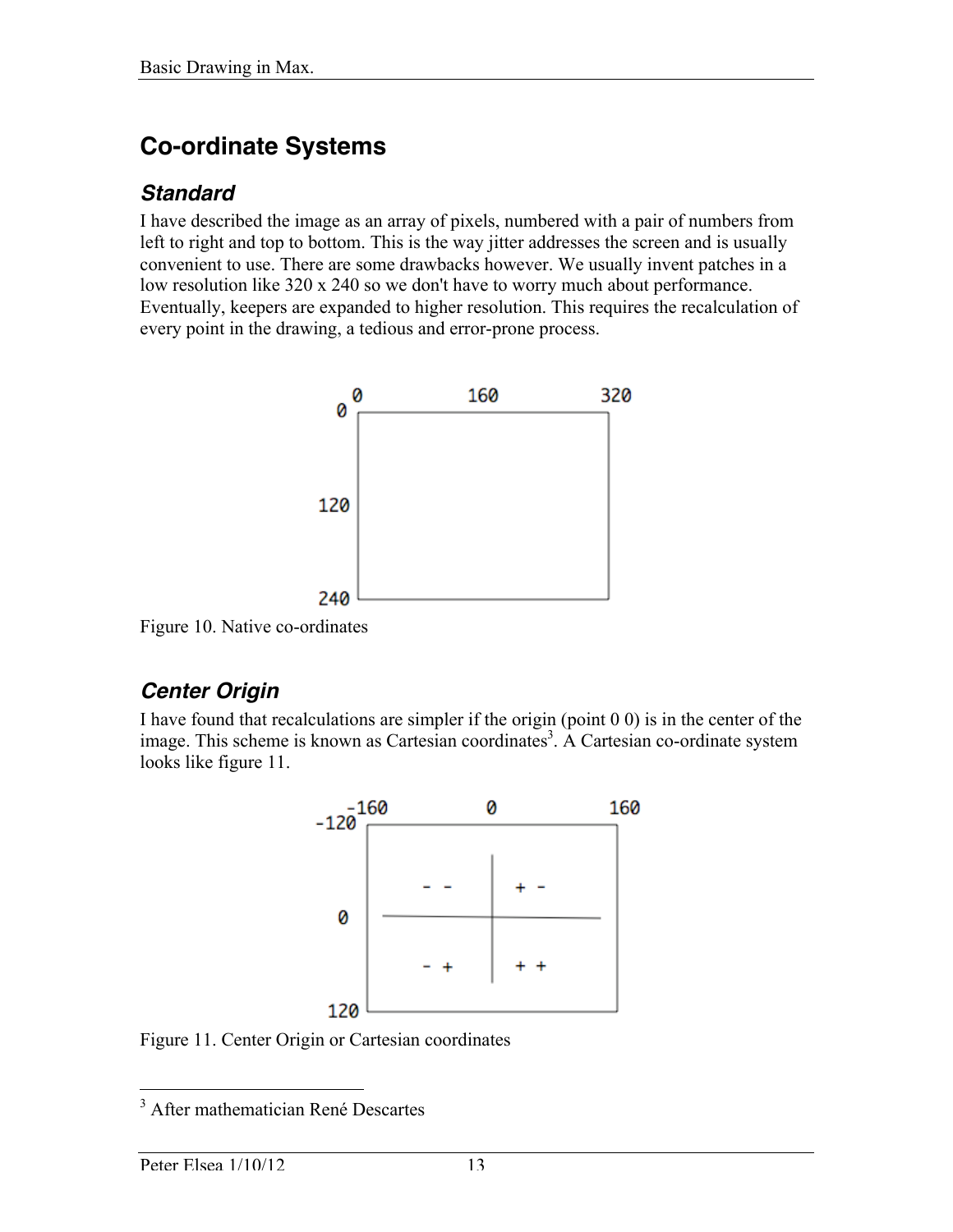The point 0 0 is in the center of the image. This divides the screen into four quadrants according to the sign of the co-ordinates. The upper left has negative values for H and V. The lower right has positive values for H and V. In the others, H and V have differing signs. One advantage to this system is the image can be flipped right side up by changing the sign of all V values. Another is that the size of many images can be changed simply by multiplying the coordinates by a single value. Of course this scheme has to be converted to standard coordinates for display. This is made easy by the Lobjects Ladd and if necessary Lmult.



Figure 12. Drawing with center origin coordinates

If we prepend the command to the bottom of the chain of calculations, we save a lot of typing. The Ladd object adds values of two lists member by member. The Lmult object shown in figure 13 multiplies the values of two lists member by member, but if a single value is entered instead of a list, all values of the input list are multiplied by that value<sup>4</sup>. Follow what happens when you click on the message with numbers [-40 -30 40 30]. The list forst passes through lmult, whihc has been set to 3. This changes the list to be [-120 –90 120 90]. These are added to [160 120 160 120] (the center point) and become 40 30

<sup>&</sup>lt;sup>4</sup> Most Lobjects work that way. One value processes an entire list, two values process the first two members. If an input list is longer than the control list, extra values are passed through unaffected.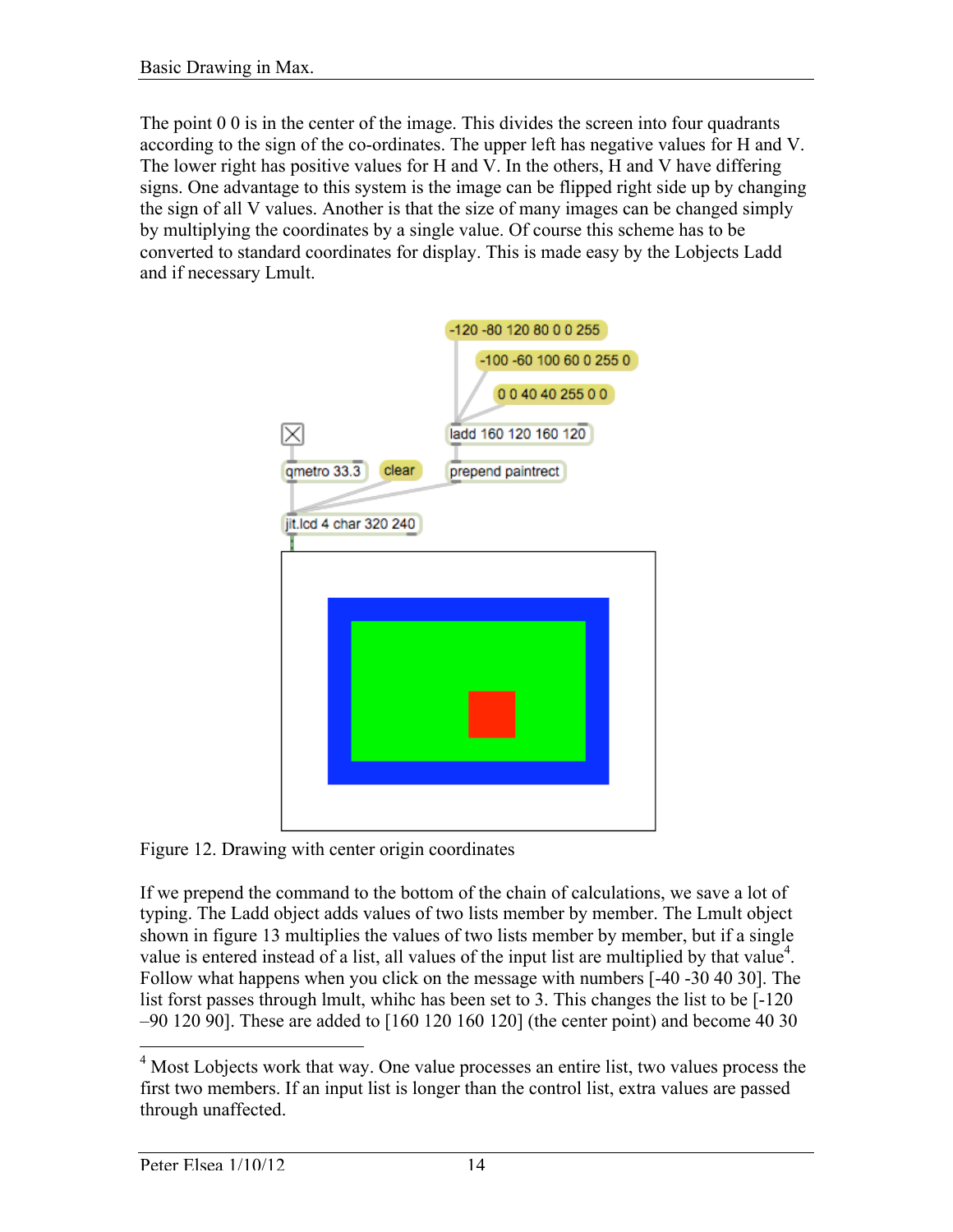300 210]. Prepend puts framerect before this list, so the outer box is drawn. The other bo xes were drawn with different settings for lmult. If lmult were set to 0.5 there would be an even smaller box.



Figure 13. Resizing drawings

### **Drawing Pixels**

I often draw with very small rectangles, even single pixels, but usually the rectangles are 2 x 2 pixels. (Single pixels do not show well in projections.) Rects 2 on a side can overlap and give a consistent line, especially if the overall resolution is 680 x 480 or better. The easiest way to draw these is to build off of the center origin technique as shown in figure 14.



Figure 14. Draw a 2x2 rectangle

The key feature is the pack object that builds up the list of parameters for the paintrect command. The H value is sent to the first and third inlet and the V value to inlets two and four. The last three inlets are for color-- the swatch object shown will provide all three values (open the swatch inspector and set "old style 0-255 value"). This list is passed to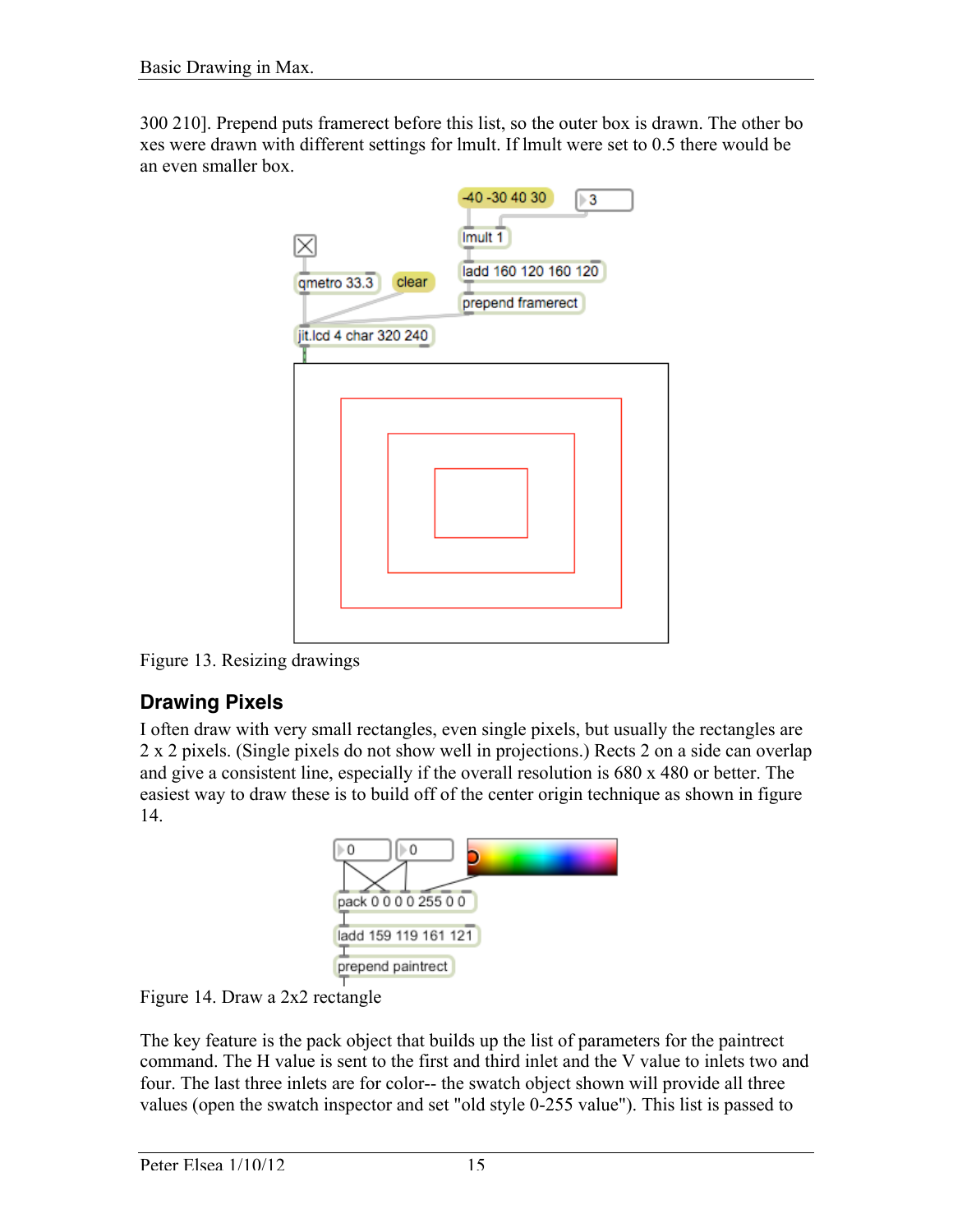an Ladd object as before, but the numbers in Ladd now produce a larger rectangle. If the location is given as 0 0, the rectangle will be painted as 159 119 161 121, centered in the window.

Figure 15 makes a more elaborate image.



Figure 15.

This is a simple trig function calculated in the  $exp<sup>5</sup>$  object. The numbers going into the expr come from the uzi<sup>6</sup> object, modified to range from -159 to 160. These numbers become the H values and the output of the expr is used for V. We are literally drawing a graph of the function. I'll explore this kind of drawing in another tutorial.

<sup>&</sup>lt;sup>5</sup> Expr lets you write one line of C code.

 $6$  Uzi bangs a lot of times, as fast as possible. It also produces numbers from the right, counting from 1 to the argument.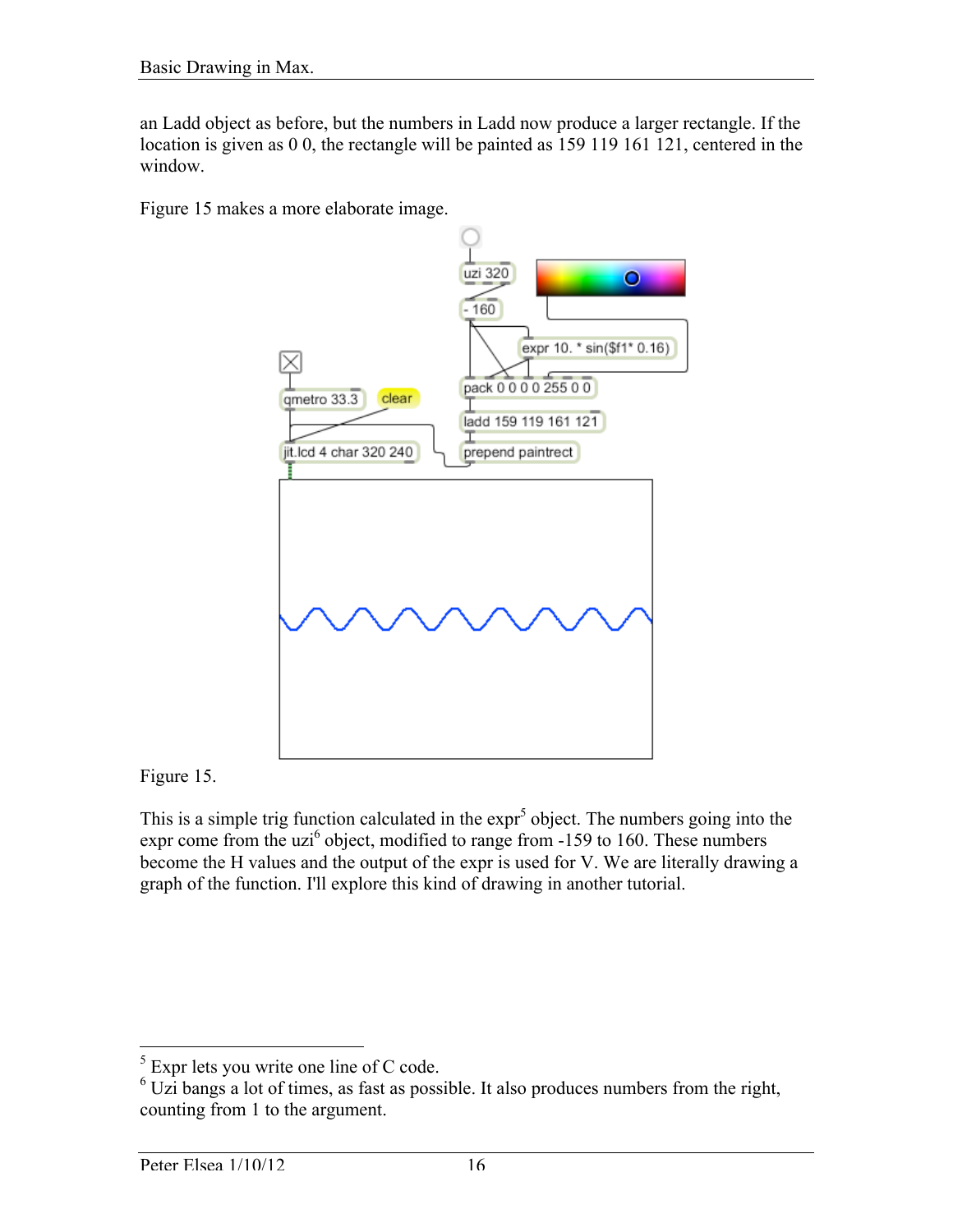## *Polar Coordinates*





You may remember polar coordinates from a trigonometry course or from looking at response plots for microphones. Polar coordinates specify a location by a distance from the origin (which is usually the center of the plot) and an angle from the horizontal. Since the changing the angle while holding the distance steady produces a circle, the distance is the radius or r. The angle is usually given as a Greek letter but in code we use a. The angle is specified in radians. A radian is an angle of 57.28°, which is not important. What is important is there are  $2\pi$  or 6.28318... radians in a complete circle. This simplifies a lot of math. (Really!)

Figure 17 shows a mechanism that calculates a circle full of angles in radians.



Figure 17.

This uses an uzi to produce numbers from 1 to 628. If we multiplied this by 0.01 it would count in 100ths of a radian from 0 to  $2\pi$ , once around a circle. Multiplying by 0.02 increases the step so it goes around twice. The radius is calculated from the same numbers that drive the angle, increasing at 10 times the rate. This will produce a simple spiral. The entire patch is shown in figure 18.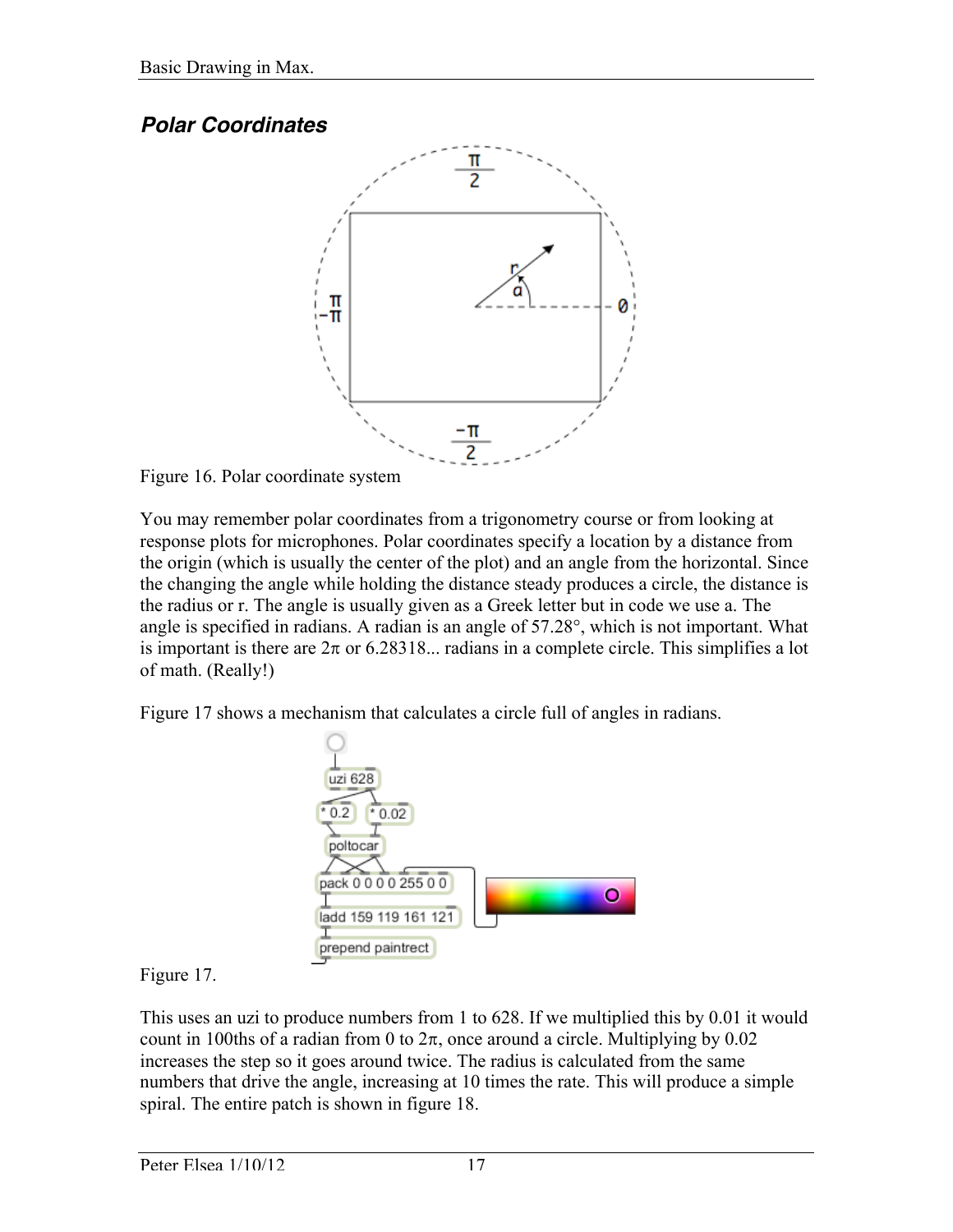



Polar coordinates can also be used to rotate an image. We do this by converting the Cartesian coordinates to polar coordinates with some trigonometry hidden in the *cartopol* object. We then change the angle and convert back using *poltocar*. Figure 19 uses the drawing of figure 15 to plot a sine curve- however, by converting to polar, adding 1.57  $(\pi/2)$  to the angle and converting back, the image is drawn from top to bottom. This may not seem like a big deal, since the original drawing could have been done that way, but using a single value to control the rotation is very handy-- it can even be used in an animated patch to make the image spin. Figure 20 was made by simply changing the angle and drawing again. The angles used were 0, 0.78 and -0.78.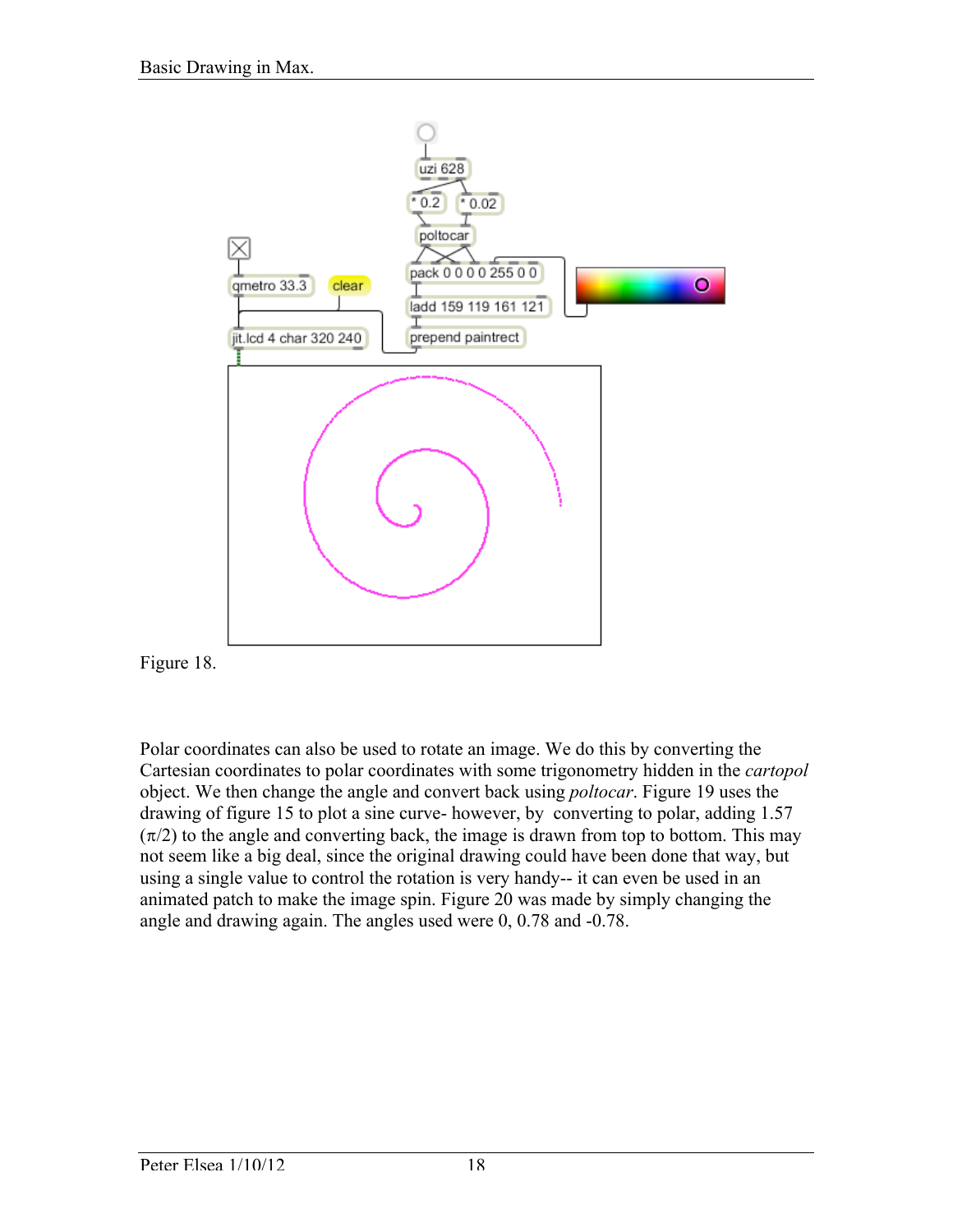

Figure 19.



Figure 20.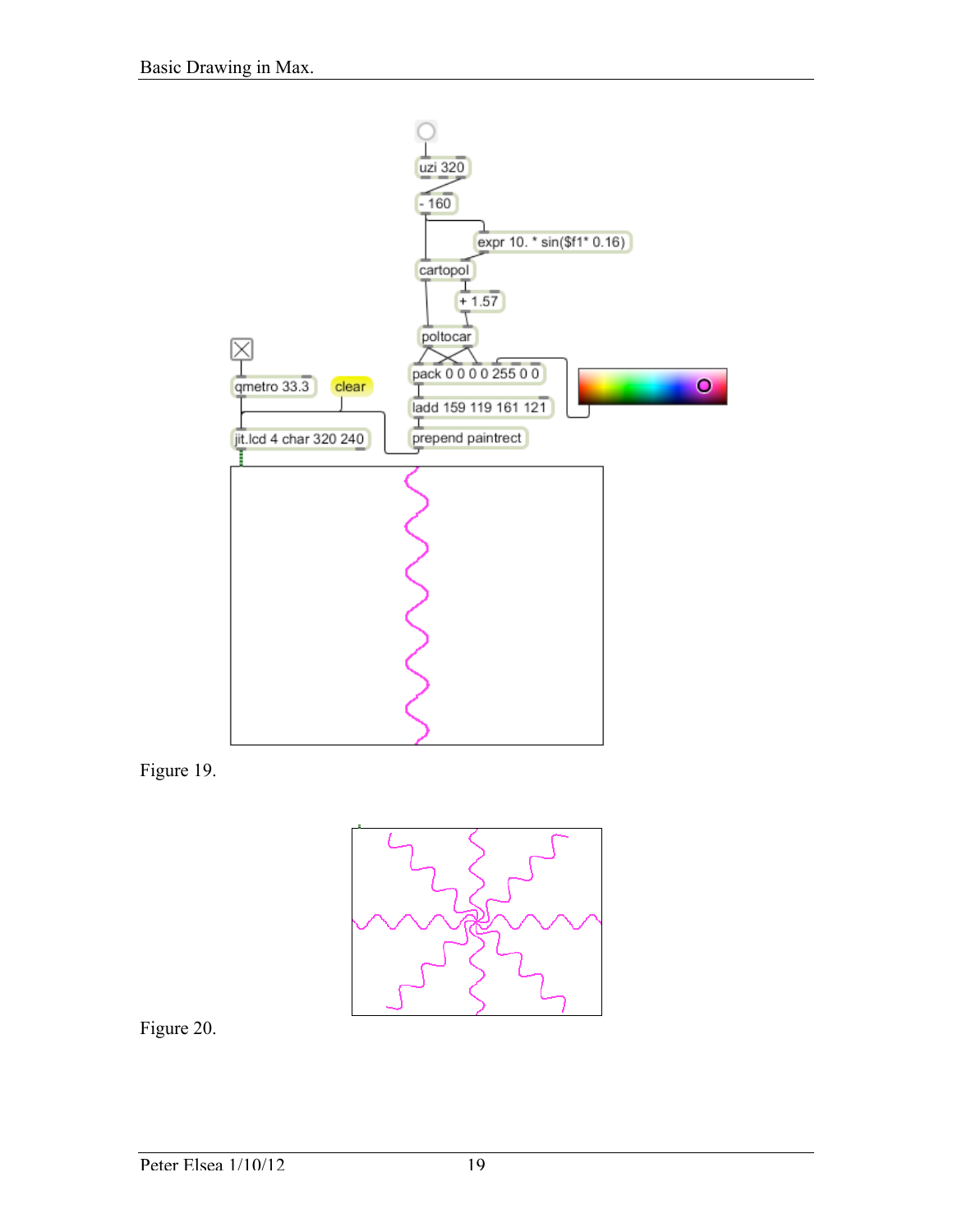# *3D Coordinates*



Figure 21.

When we work in openGL with the jit.gl set of objects we will use a 3 dimensional coordinate system. This is the Cartesian system with an added axis that points out of the picture. All points are specified with three numbers relative to an origin of 0 0 0. When we move objects toward negative Z values they will recede into the distance. Distances in openGl are in floating point numbers. When we look into openGL space in jitter, the Y axis at the origin runs from -1.0 at the bottom to 1.0 at the top. (Right side up.) If the window has a 4:3 aspect ratio, the X axis runs from -1.33 to 1.33. The "frame" of the window is at  $Z = 2.0$ , so if we move an object in the positive Z direction it will be behind us.

There is a separate tutorial on openGl in Jitter.